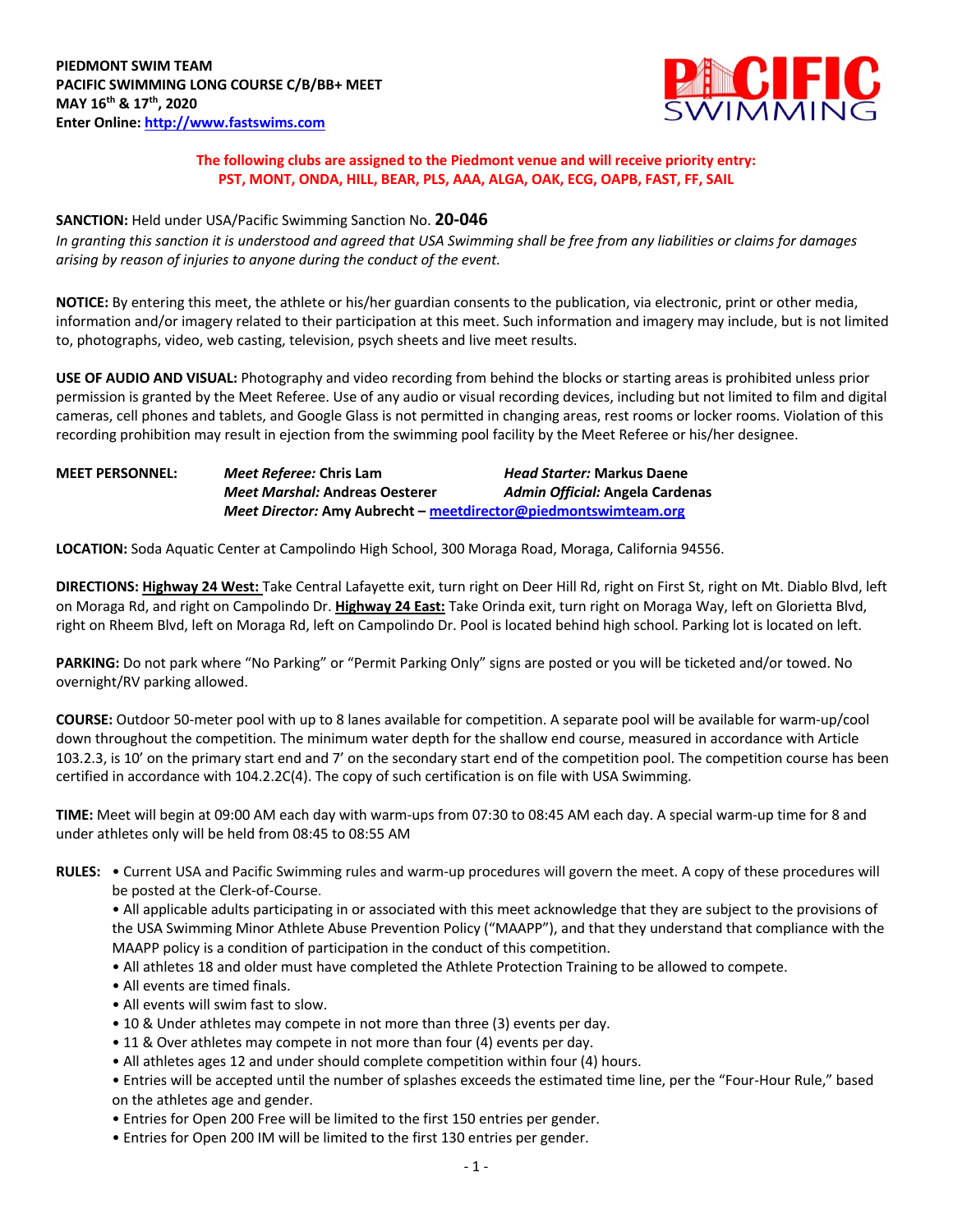- Entries for Open 400 Free will be limited to the first 90 entries per gender.
- Athletes shall provide their own timers for the Open 400 Free.
- **•** If local conditions warrant it the Meet Referee, with the concurrence of the Meet Director, may require a mandatory scratch down. Immediate cash refunds will be made for any mandatory scratches.
- **All coaches and deck officials must wear their USA Swimming membership cards in a visible manner.**

**ATTENTION HIGH SCHOOL ATHLETES:** If you are a high school athlete in season, you need to be Unattached from this meet. It is the athlete's responsibility to be Unattached from this meet. You can un-attach at the meet if necessary. This does not apply to athletes swimming under the rules of the Nevada Interscholastic Activities Association (NIAA).

**UNACCOMPANIED ATHLETES:** Any USA-S athlete-member competing at the meet must be accompanied by a USA Swimming member-coach for the purposes of athlete supervision during warm-up, competition and warm-down. If a coach-member of the athlete's USA-S Club does not attend the meet to serve in said supervisory capacity, it is the responsibility of the athlete or the athlete's legal guardian to arrange for supervision by a USA-S member-coach. The Meet Director or Meet Referee may assist the athlete in making arrangements for such supervision; however, it is recommended that such arrangements be made in advance of the meet by the athlete's USA-S Club Member-Coach.

**RACING STARTS:** Athletes must be certified by a USA-S member-coach as being proficient in performing a racing start or must start each race from within the water. When unaccompanied by a member-coach, it is the responsibility of the athlete or the athlete's legal guardian to ensure compliance with this requirement.

**RESTRICTIONS:** • Smoking and the use of other tobacco products is prohibited on the pool deck, in the locker rooms, in spectator

- seating, on standing areas and in all areas used by athletes, during the meet and during warm-up periods.
- Sale and use of alcoholic beverages are prohibited in all areas of the meet venue.
- No glass containers are allowed in the meet venue.
- No propane heater is permitted except for snack bar/meet operations.
- All shelters must be properly secured.
- Deck changes are prohibited.

• Destructive devices, to include but not limited to, explosive devices and equipment, firearms (open or concealed), blades, knives, mace, stun guns and blunt objects are strictly prohibited in the swimming facility and its surrounding areas. If observed, the Meet Referee or his/her designee may ask that these devices be stored safely away from the public or removed from the facility. Noncompliance may result in the reporting to law enforcement authorities and ejection from the facility. Law enforcement officers (LEO) are exempt per applicable laws.

• Operation of a drone, or any other flying apparatus, is prohibited over the venue (pools, athlete/coach areas, spectator areas and open ceiling locker rooms) any time athletes, coaches, officials and/or spectators are present.

- Coaches, parents and siblings may not use the pool.
- No pets except service animals allowed in meet venue.

**ELIGIBILITY:** • Athletes must be current members of USA-S and enter their name and registration number on the meet entry card as they are shown on their Registration Card. If this is not done, it may be difficult to match the athlete with the registration and times database. The meet host will check all athlete registrations against the SWIMS database and if not found to be registered, the Meet Director shall accept the registration at the meet (a \$10 surcharge will be added to the regular registration fee). Duplicate registrations will be refunded by mail.

• Athletes in the "BB" Division must have met at least USA Swimming Motivational "BB" minimum time standard. Athletes in the "B" Division must have met at least the listed "B" minimum time standard. All entry times slower than the listed "B" time standard will be in the "C" Division. For 8 & Under, athletes in the "A" division must have met at least the listed "PC-A" time standard.

• Entries with **"NO TIME" will be REJECTED**.

• Entry times submitted for this meet may be checked against a computer database and may be changed in accordance with Pacific Swimming Entry Time Verification Procedures.

• Disabled athletes are welcome to attend this meet and should contact the Meet Director or Meet Referee regarding any special accommodations on entry times and seeding per Pacific Swimming policy.

• Athletes 19 years of age and over may compete in the meet for time only, no awards. Such athletes must have met standards for the 17–18 age group.

• The athlete's age will be the age of the athlete on the first day of the meet.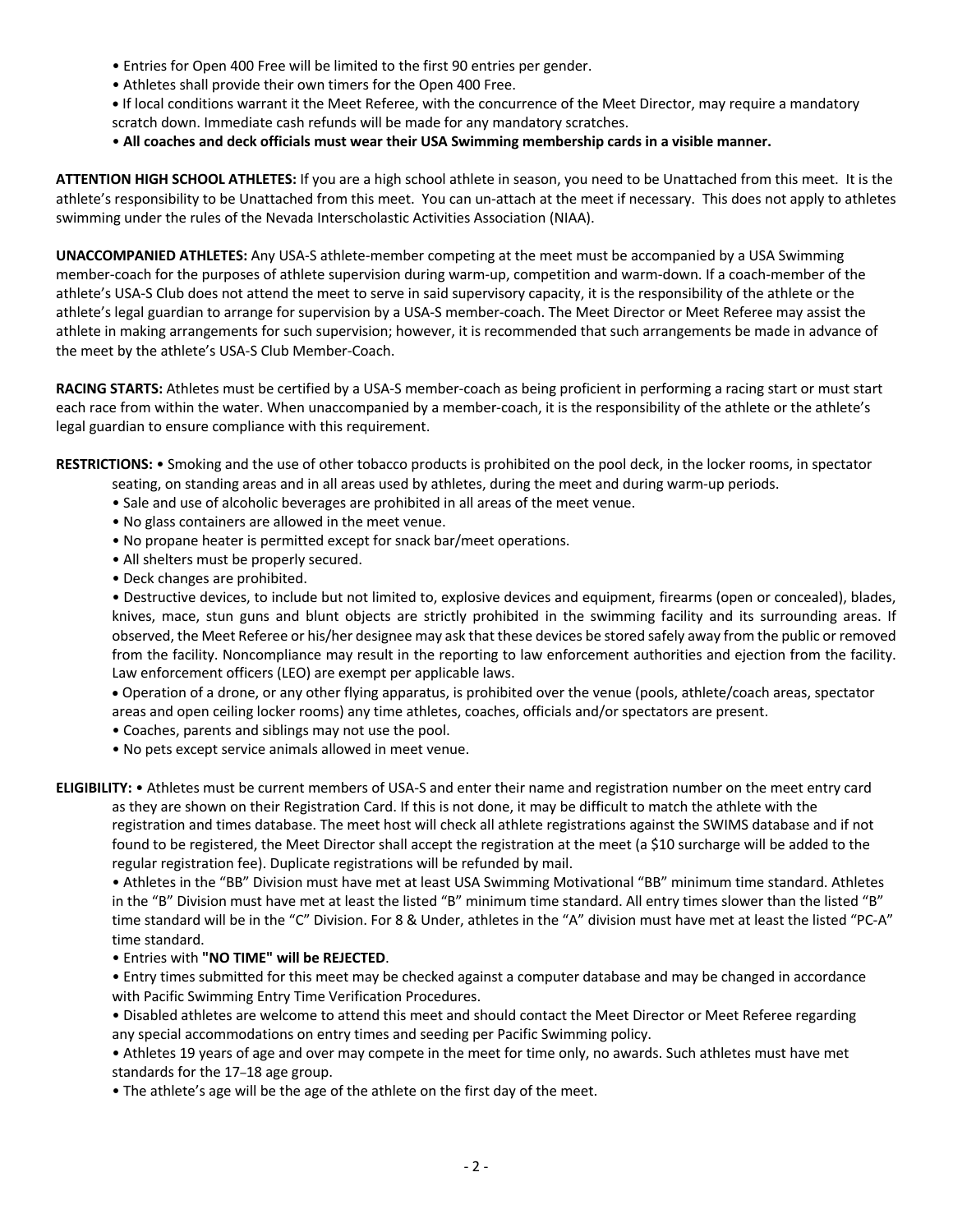**ENTRY PRIORITY:** Meet entries will not be accepted any earlier than *April 11th, 2020.* Entries from members of assigned "yearround" Zone 2 clubs postmarked or entered online by 11:59 PM on *April 28<sup>th</sup>, 2020* will be given 1<sup>st</sup> priority acceptance. Entries from members of all Zone 2 clubs (year-round and seasonal) postmarked or entered online between 12:00 AM *April 19th, 2020* and 11:59 PM *April 25th, 2020* will be given 2nd priority acceptance. All entries from Zone 2, all other Pacific LSC Zones and other LSC's, either postmarked, entered online, or hand delivered by the entry deadline will be considered in the order that they were received.

**\*\* NOTE: Athletes who falsify their entry form by listing a club to which they are not legitimately associated will be rejected from the meet. Further, entry fees will not be refunded and they may be referred to the Pacific Swimming Review Committee for disciplinary action.**

**ENTRY FEES:** \$4.00 per event plus a \$14.00 participation fee per athlete. Entries will be rejected if payment is not sent at time of request. No refunds will be made, except mandatory scratch downs.

**ONLINE ENTRIES:** To enter online go to **www.fastswims.com** to receive an immediate entry confirmation. This method requires payment by credit card. FastSwims charges a processing fee for this service, 6.5% of the total Entry Fees plus \$0.75 per transaction, regardless of number of athletes. Please note that the processing fee is a separate fee from the Entry Fees. If you do not wish to pay the processing fee, enter the meet using a mail entry**. Entering online is a convenience, is completely voluntary, and is in no way required or expected of an athlete by Pacific Swimming.** Online entries will be accepted through Wednesday, **May 6th, 2020**, or until the meet has reached capacity, whichever comes first.

**MAILED OR HAND DELIVERED ENTRIES**: Entries must be on the attached consolidated entry form. Forms must be filled out completely and printed clearly with athlete's best time. Entries must be postmarked by midnight, Monday, **May 4th, 2020** or hand delivered by 6:30 p.m. Wednesday, **May 6th, 2020**. No late entries will be accepted. Requests for confirmation of receipt of entries should include a self-addressed envelope.

## **Make check payable to**: **Piedmont Swim Team Mail/Hand entries to**: **Amy Aubrecht, 72 Wildwood Ave, Piedmont CA 94610**

**CHECK-IN:** The meet will be deck seeded. Athletes must check in at the Clerk-of-Course. No event shall be closed more than 30 minutes before the scheduled start of the session. Prior to 10:30 AM, close of check-in for an event shall be no more than 60 minutes before the estimated time of the start of the first heat of that event. **Close of check-in for all remaining events for that day shall be at 10:30 AM.** Athletes who do not check in will not be seeded and will not be allowed to compete in that event. Athletes who wish to scratch from an event after the close of check-in are requested to inform the Referee on the starting end of the competition course.

**SCRATCHES:** Any athletes not reporting for or competing in an individual timed final event that they have checked in for shall not be penalized.

**AWARDS:** First through eighth places in each division (C, B, BB) will be awarded for the 9-10, 11-12, and 13-14 age groups. First through eighth place in each division (PC-C, PC-B, and PC-A) will be awarded for the 8 & Under age group. All athletes achieving an "A" time for the first time will be awarded a standard "A" medal, regardless of place achieved in the event. The Open 200 Free, Open 200 IM, and Open 400 Free will not be awarded. No awards will be given for athletes 15 years of age and older. Note: Individual awards must be picked up at the meet. We will not mail or distribute awards after the meet.

**ADMISSION:** Free. A 2-DAY program will be available for a reasonable cost.

**SNACK BAR & HOSPITALITY:** A cash only snack bar will be available throughout the competition. Coaches and working deck officials will be provided lunch. Hospitality will serve refreshments to timers.

**MISCELLANEOUS:** No overnight parking is allowed. Facilities will not be provided after meet hours. **Facility will open at 07:00 AM on Saturday, May 16th for canopy set up.** 

**MINIMUM OFFICIALS:** The Meet Referee shall conduct an inventory of Officials and shall compare the number of athletes entered against the number of Officials that worked representing each club per day of the meet. Those clubs who have not provided sufficient Officials in a day of the meet, in accordance with the table below, will be fined \$100 per missing Official per day.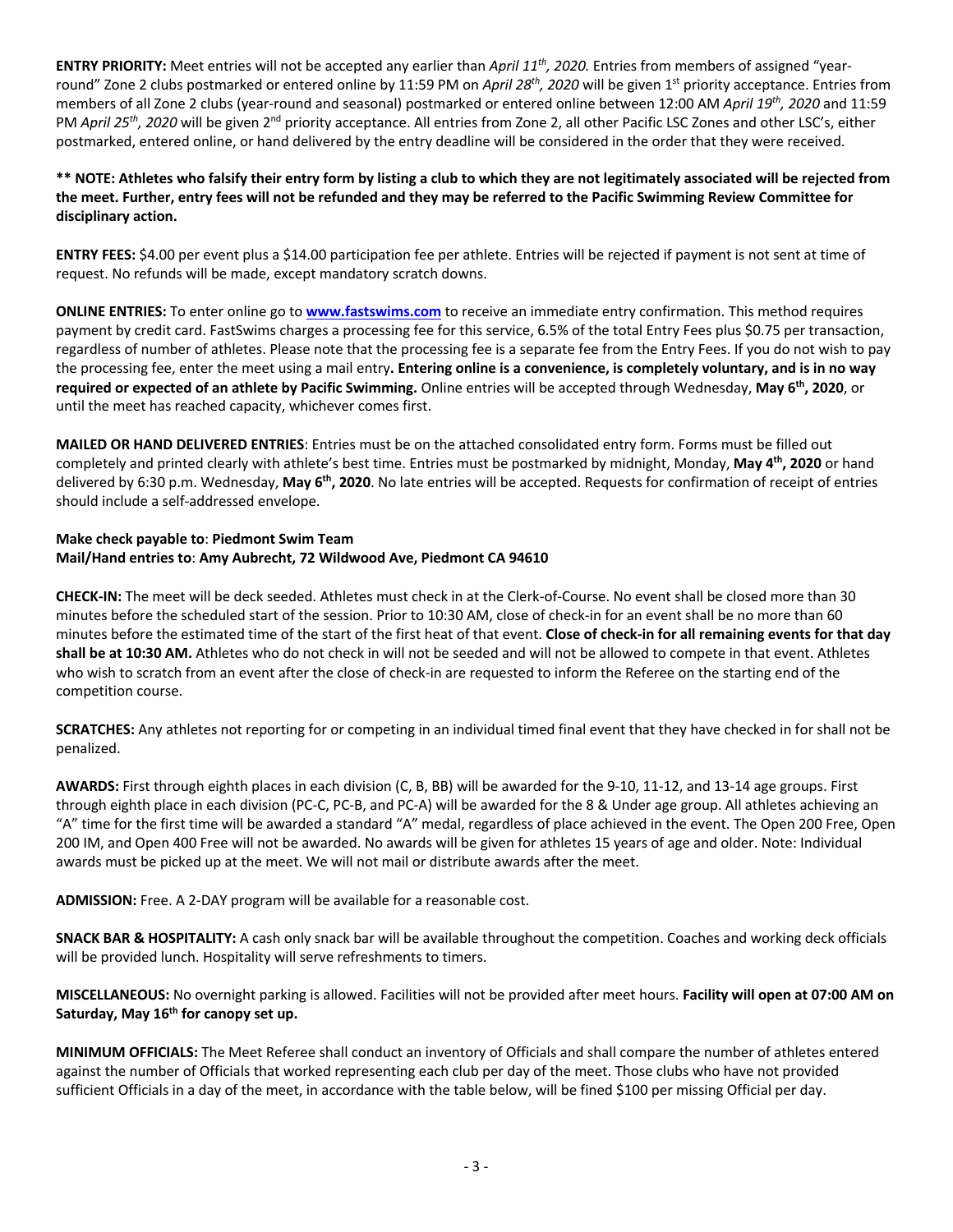| Club athletes entered in session | Trained and carded officials required |
|----------------------------------|---------------------------------------|
| $1 - 10$                         |                                       |
| $11 - 25$                        |                                       |
| $26 - 50$                        |                                       |
| $51 - 75$                        |                                       |
| 76-100                           |                                       |
| Every 20 Athletes over 100       |                                       |

## **EVENT SUMMARY**

|                                 | <b>SATURDAY</b> |            | <b>SUNDAY</b>         |                |                      |  |  |
|---------------------------------|-----------------|------------|-----------------------|----------------|----------------------|--|--|
| <b>10 &amp; Under</b>           | $11 - 12$       | 13 & Over  | <b>10 &amp; Under</b> | $11 - 12$      | <b>13 &amp; Over</b> |  |  |
|                                 | Open 200 Free   |            | Open 200 IM           |                |                      |  |  |
| 100 Breast                      | 100 Back        | 100 Back   | 50 Back<br>50 Breast  |                | 100 Breast           |  |  |
| <b>50 Fly</b><br><b>100 Fly</b> |                 | $100$ Fly  | 100 Free              | 100 Free       | 100 Free             |  |  |
| 50 Free                         | 50 Free         |            | 100 Back              | 200 Back       | 200 Back             |  |  |
|                                 | 100 Breast      | 200 Breast |                       | <b>200 Fly</b> | <b>200 Fly</b>       |  |  |
| Open 400 Free (Girls)           |                 |            | Open 400 Free (Boys)  |                |                      |  |  |

Athletes shall provide their **own timers** for the Open 400 Free

|                | Saturday, May 16th    |               |               | Sunday, May 17th     |               |
|----------------|-----------------------|---------------|---------------|----------------------|---------------|
| <b>EVENT#</b>  | <b>EVENT</b>          | <b>EVENT#</b> | <b>EVENT#</b> | <b>EVENT</b>         | <b>EVENT#</b> |
| 1              | OPEN 200 Free         | 2             | 27            | <b>OPEN 200 IM</b>   | 28            |
| 3              | 13 & Over 100 Back    | 4             | 29            | 13 & Over 100 Breast | 30            |
| 5              | 11-12 100 Back        | 6             | 31            | 11-12 50 Back        | 32            |
| $\overline{7}$ | 10 & Under 100 Breast | 8             | 33            | 10 & Under 50 Breast | 34            |
| 9              | 13 & Over 100 Fly     | 10            | 35            | 13 & Over 100 Free   | 36            |
| 11             | 11-12 100 Fly         | 12            | 37            | 11-12 100 Free       | 38            |
| 13             | 10 & Under 50 Fly     | 14            | 39            | 10 & Under 100 Free  | 40            |
| 15             | 13 & Over 50 Free     | 16            | 41            | 13 & Over 200 Back   | 42            |
| 17             | 11-12 50 Free         | 18            | 43            | 11-12 200 Back       | 44            |
| 19             | 10 & Under 50 Free    | 20            | 45            | 10 & Under 100 Back  | 46            |
| 21             | 13 & Over 200 Breast  | 22            | 47            | 13 & Over 200 Fly    | 48            |
| 23             | 11-12 100 Breast      | 24            | 49            | 11-12 200 Fly        | 50            |
| 25             | OPEN 400 Free (Girls) |               |               | OPEN 400 Free (Boys) | 52            |

| Sunday, May 17th |                      |               |  |  |  |  |  |
|------------------|----------------------|---------------|--|--|--|--|--|
| <b>EVENT#</b>    | <b>EVENT</b>         | <b>EVENT#</b> |  |  |  |  |  |
| 27               | <b>OPEN 200 IM</b>   | 28            |  |  |  |  |  |
| 29               | 13 & Over 100 Breast | 30            |  |  |  |  |  |
| 31               | 11-12 50 Back        | 32            |  |  |  |  |  |
| 33               | 10 & Under 50 Breast | 34            |  |  |  |  |  |
| 35               | 13 & Over 100 Free   | 36            |  |  |  |  |  |
| 37               | 11-12 100 Free       | 38            |  |  |  |  |  |
| 39               | 10 & Under 100 Free  | 40            |  |  |  |  |  |
| 41               | 13 & Over 200 Back   | 42            |  |  |  |  |  |
| 43               | 11-12 200 Back       | 44            |  |  |  |  |  |
| 45               | 10 & Under 100 Back  | 46            |  |  |  |  |  |
| 47               | 13 & Over 200 Fly    | 48            |  |  |  |  |  |
| 49               | 11-12 200 Fly        | 50            |  |  |  |  |  |
|                  | OPEN 400 Free (Boys) | 52            |  |  |  |  |  |

Use the following URL to find the time standards: http://www.pacswim.org/swim-meet-times/standards